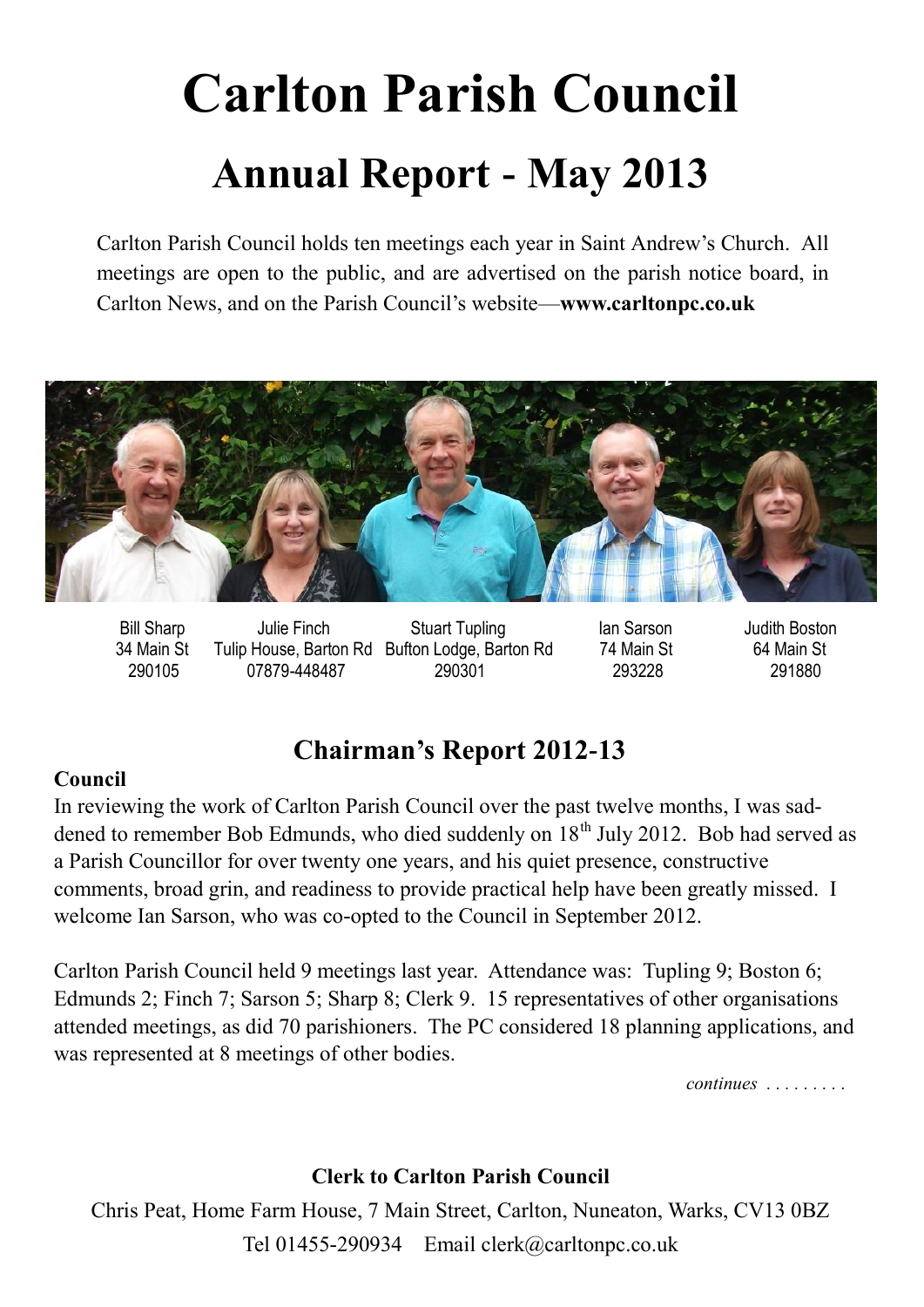#### **RCC Village Achievement Award**

The PC was awarded first prize in the Community Category of the Rural Community Council Village Achievement Awards 2012, comprising a framed certificate with a cheque for £250. This award belongs to the community, and reflects the efforts of the many volunteers and groups who work for the benefit of Carlton in so many different ways.

#### **Diamond Jubilee Tree**

I enjoyed helping Mia Cooper and her Mum plant an oak tree in the highway verge near the junction of Main Street and Barton Road in June 2012. The tree is a sessile oak (*Quercus petraea*) and we hope that it will grow to become a feature of this part of the village. The tree seems to have got off to a good start, and certainly did not need much watering last year.

#### **Website**

The new website, created for the PC by Leslie Johns, is attracting increased traffic. Visit us on www.carltonpc.co.uk

#### **Carlton Affordable Housing Project**

Since May 2012 the PC has played an important role in helping to secure funding of £1.4 million for the Carlton Affordable Housing Project. This Project was incepted by Nottingham Community Housing Association in December 2007, and after suffering many set backs over the years we had all begun to wonder whether it would ever become reality. It falls to me to announce that construction work on site is now scheduled to begin in June, and that building work should be complete by summer of next year.

I would like to thank all Parish Councillors past and present along with the many others for their work in developing this Project, and the community for their support.

#### **Coffee mornings**

Following feedback from the Parish Plan Survey coffee mornings are being held at The Gate on Fridays at 11 am, and provide a useful forum and meeting place for parishioners old and new.

#### **Carlton Diamond Jubilee Orchard**

The Carlton Gardening Group has now been set up, funded, and tasked with creating this new area of public open space at the north-eastern end of the village.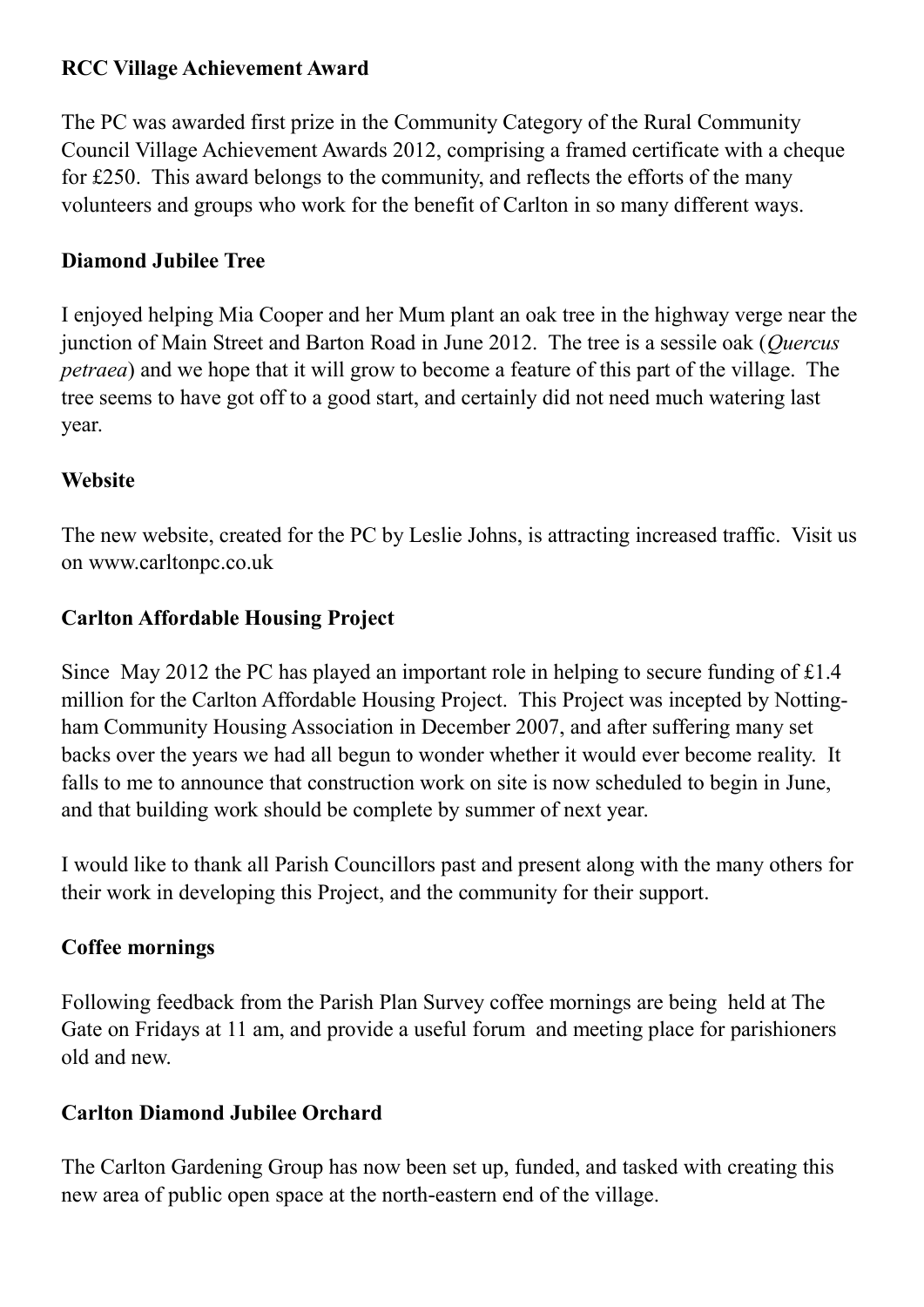#### **Carlton Parish Plan Group**

The Carlton Parish Plan Group has now been dissolved after completing the Parish Plan on time and under budget. I thank all the members of this Group for their hard work over a long period, and for a job well done.

#### **Public footpaths**

Work on footpath S51 had been delayed by flooding, but was completed last summer, thanks to a grant of £1,000 from the Leicestershire & Rutland Foundation, matching funding from the County Council, and a donation of £250 from the PC. Outside the Parish, the diversion order and associated works on footpath S69 near Harcourt Mill have also been fully implemented, replacing three stiles with a single kissing gate and a wider path.

Members of the Carlton Footpath Group led eight guided walks during the year, but these were attended by parishioners who would have gone out walking together anyway. The walks will continue, but will be arranged informally on an *ad hoc* basis.

#### **Marina**

There has been no construction work on the site for the Market Bosworth Marina, but the project is believed to be going ahead, and will deliver a bus turning and waiting bay on Carlton Road and an improved junction between Carlton Road and Wellesborough Rd.

#### **Thanks to**

**I**nternal auditor, Carlton News, Carlton Footpath Group, Carlton Gardening Group, Carlton Neighbourhood Watch Group, Keep Carlton Tidy Group, Carlton Youth Champions, Heritage and Tree Warden, Ashby Canal Project.

Borough and County Councillors – Tina Chastney & Ivan Ould; Local Police – Dave Riley, Mike Chapman and Phil Hale.

Finally my thanks go to the army of volunteers who have given their time, expertise and equipment to make many of these projects and the smooth running of the Parish possible.

Stuart Tupling Chairman